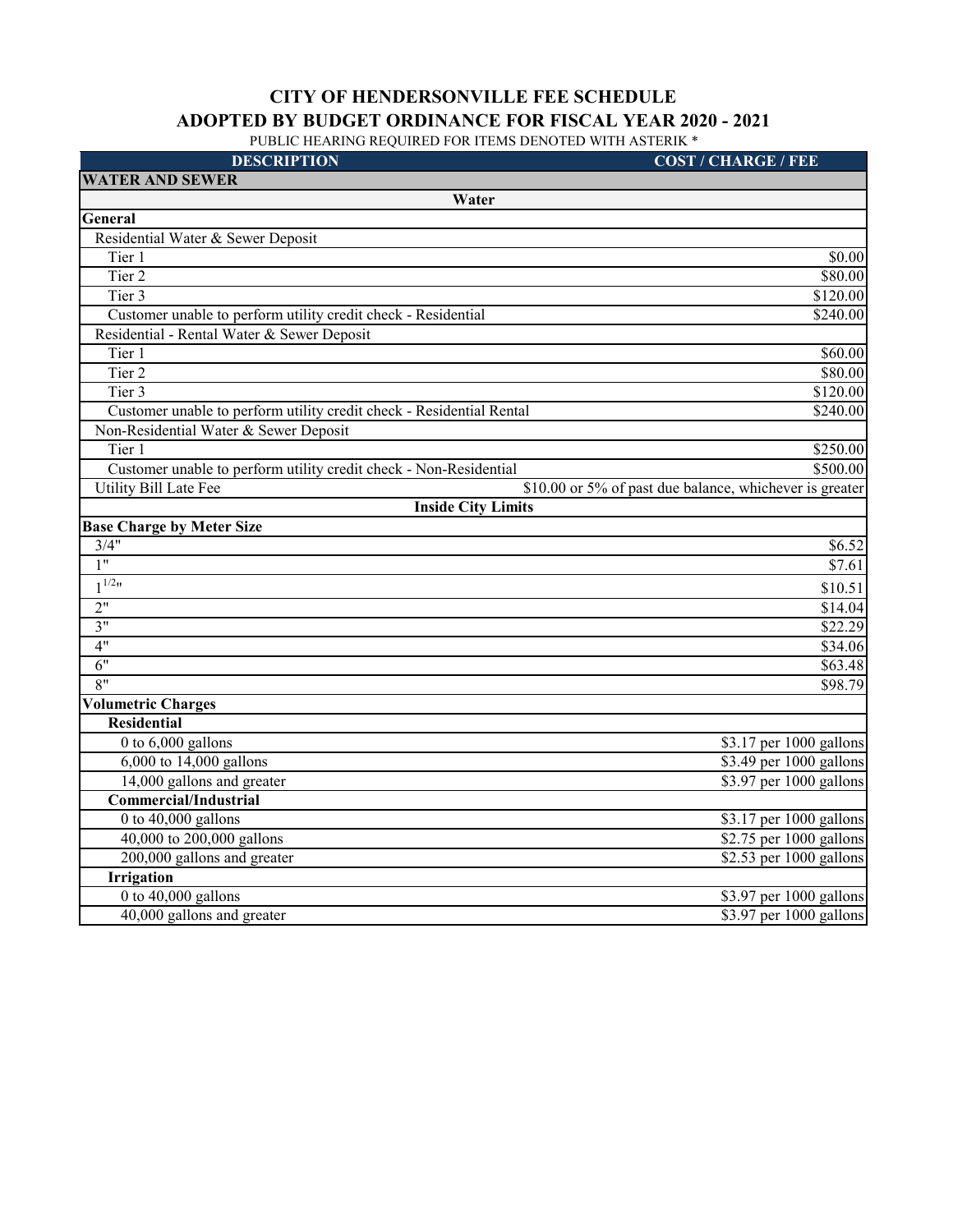| <b>DESCRIPTION</b>               | <b>COST / CHARGE / FEE</b> |
|----------------------------------|----------------------------|
| <b>Outside City Limits</b>       |                            |
| <b>Base Charge by Meter Size</b> |                            |
| 3/4"                             | \$9.45                     |
| $\overline{1}$ "                 | \$11.03                    |
| $1^{1/2}$                        | \$15.24                    |
| 2"                               | \$20.35                    |
| 3"                               | \$32.32                    |
| 4"                               | \$49.39                    |
| 6"                               | \$92.05                    |
| 8"                               | \$143.25                   |
| <b>Volumetric Charges</b>        |                            |
| Residential                      |                            |
| 0 to $6,000$ gallons             | \$4.60 per 1000 gallons    |
| 6,000 to 14,000 gallons          | \$5.06 per 1000 gallons    |
| 14,000 gallons and greater       | \$5.75 per 1000 gallons    |
| <b>Commercial/Industrial</b>     |                            |
| 0 to $40,000$ gallons            | \$4.60 per 1000 gallons    |
| 40,000 to 200,000 gallons        | \$3.99 per 1000 gallons    |
| 200,000 gallons and greater      | \$3.67 per 1000 gallons    |
| <b>Irrigation</b>                |                            |
| 0 to $40,000$ gallons            | \$5.75 per 1000 gallons    |
| 40,000 gallons and greater       | \$5.75 per 1000 gallons    |
| Wholesale                        |                            |
| <b>Base Charge by Meter Size</b> |                            |
| 3/4"                             | \$9.45                     |
| $\overline{1}$ "                 | \$11.03                    |
| $1^{1/2}$ "                      | \$15.24                    |
| 2"                               | \$20.35                    |
| 3"                               | \$32.32                    |
| 4"                               | \$49.39                    |
| 6"                               | \$92.05                    |
| 8"                               | \$143.25                   |
| <b>Volumetric Charges</b>        |                            |
| Municipal/Wholesale              |                            |
| All Usage                        | \$3.17 per 1000 gallons    |
| <b>Bulk Water</b>                |                            |
| All Usage                        | \$5.75 per 1000 gallons    |
| <b>Other Customers</b>           |                            |
| <b>Public Schools</b>            |                            |
| Base Charge per Account          | \$6.52 per month           |
| All Usage                        | \$3.17 per 1000 gallons    |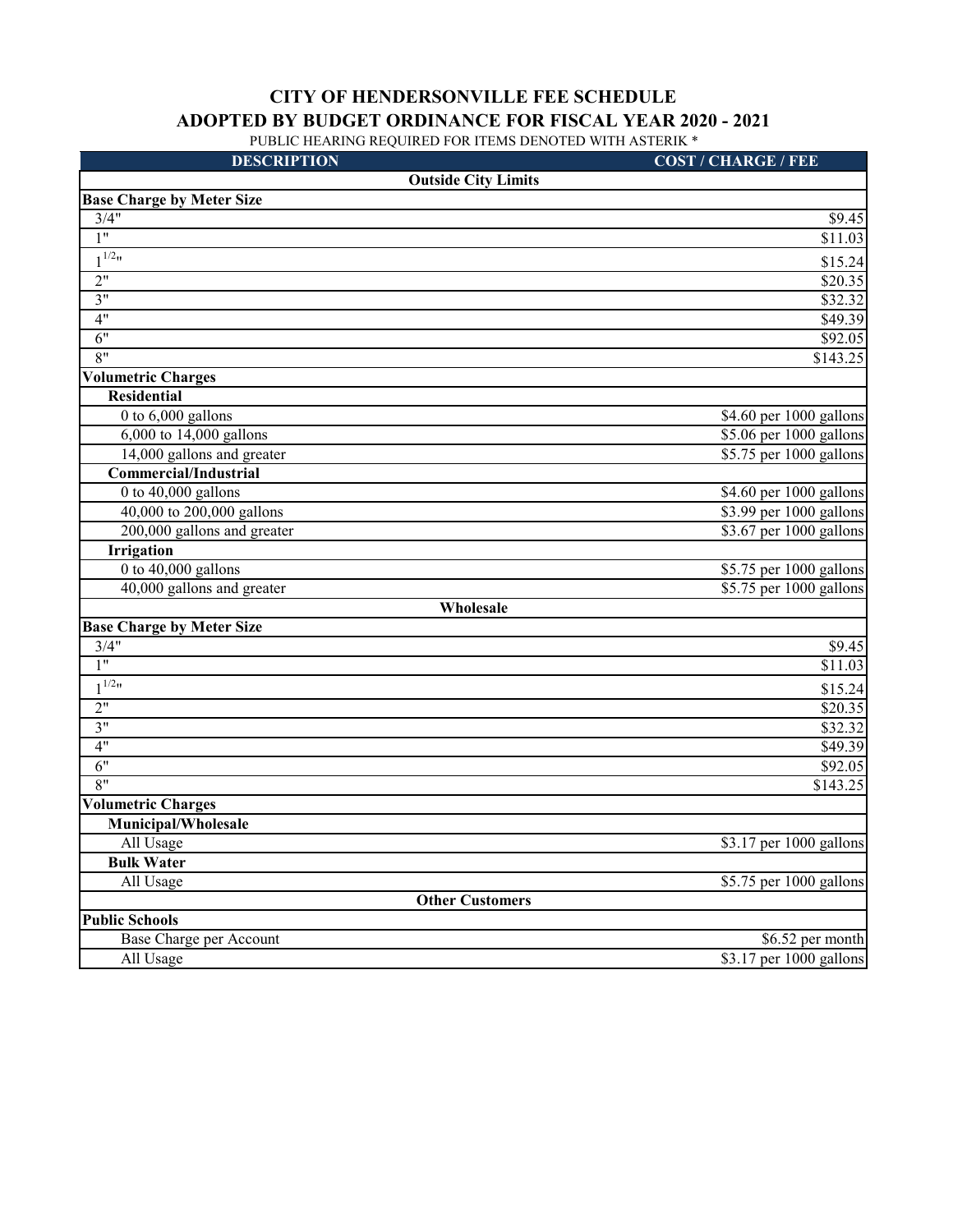| <b>Taps &amp; Connections</b><br>Water Main Tap and Service, 3/4"<br>\$1,000.00<br>Water Main Tap and Service, 1"<br>\$1,400.00<br>Water Main Tap and Service > 1"<br>Cost plus 10%<br>Water Service - Stub Out, 3/4" (install meter box and meter)<br>\$600.00<br>Water Service - Stub Out, 1" (install meter box and meter)<br>\$650.00<br>Water Service - Stub Out, >1" (install meter box/multi-box/vault and meter)<br>Cost plus 10%<br>Water Service - Drop Meter, 3/4" (install meter only)<br>\$300.00<br>Water Service - Drop Meter, 1" (install meter only)<br>\$350.00<br>Water Service - Drop Meter, >1" (install meter only)<br>Cost plus 10%<br>Irrigation Tee, 3/4" (install meter box and meter)<br>\$600.00<br>Irrigation Tee, 1" (install meter box and meter)<br>\$650.00<br><b>Meters</b><br>Turn On/Off/Set Meter During Business Hours<br>\$40.00<br>Turn On/Off/Set Meter After Business Hours<br>\$100.00<br>Meter Drop Charge<br>\$300.00<br>Meter Replacement Charge<br>Cost plus 10%<br>Meter Tampering Fee<br>\$250.00<br>Test Meter, at customer's request (<1-in.); if meter faulty - No Charge<br>\$45.00<br>Test Meter, at customer's request (>1-in.); if meter faulty - No Charge<br>Cost plus 10%<br><b>Engineering Review Fees</b><br>Line Extensions<br>\$300.00<br><b>Pump Stations</b><br>\$75.00<br>\$75.00<br><b>Storage Tanks</b><br>\$400.00<br>Failure to Install Backflow Assembly, 1st Notice<br>Failure to Install Backflow Assembly, 2nd Notice<br>\$500.00<br>Failure to Test Backflow Assembly Annually<br>\$100.00<br>Failure to Replace/Repair Backflow Assembly<br>\$500.00<br>Falsifying Records Regarding the Testing of Backflow Assemblies<br>\$500.00<br>Water Line Inspections (\$100 min)<br>\$3.00 per linear foot<br><b>Miscellaneous Fees</b><br>Assist with Fire Hydrant Flow/Pressure Testing Conducted by Others<br>\$50.00<br>Chemical Analysis of Water<br>Cost plus 10%<br>Drill for Main Tap, Cost/Inch of Diameter<br>\$150.00<br>Fire Hydrant Installation<br>Cost plus 10%<br>Assist with Hydrant Flow/Pressure Testing Conducted by Others<br>\$50.00<br>Illegal Use of Fire Hydrant/Tampering Fee<br>$$500 + Damages$<br>Premise Visit<br>\$40.00<br>Reconnection of Service at Main<br>Cost plus 10%<br>Replace Removed Meter due to additional usage after non-payment cut-off<br>\$75.00<br>During Business Hours<br>\$100.00<br>After Business Hours | <b>DESCRIPTION</b>   | <b>COST / CHARGE / FEE</b> |
|-------------------------------------------------------------------------------------------------------------------------------------------------------------------------------------------------------------------------------------------------------------------------------------------------------------------------------------------------------------------------------------------------------------------------------------------------------------------------------------------------------------------------------------------------------------------------------------------------------------------------------------------------------------------------------------------------------------------------------------------------------------------------------------------------------------------------------------------------------------------------------------------------------------------------------------------------------------------------------------------------------------------------------------------------------------------------------------------------------------------------------------------------------------------------------------------------------------------------------------------------------------------------------------------------------------------------------------------------------------------------------------------------------------------------------------------------------------------------------------------------------------------------------------------------------------------------------------------------------------------------------------------------------------------------------------------------------------------------------------------------------------------------------------------------------------------------------------------------------------------------------------------------------------------------------------------------------------------------------------------------------------------------------------------------------------------------------------------------------------------------------------------------------------------------------------------------------------------------------------------------------------------------------------------------------------------------------------------------------------------------------------------------------------------------------------|----------------------|----------------------------|
|                                                                                                                                                                                                                                                                                                                                                                                                                                                                                                                                                                                                                                                                                                                                                                                                                                                                                                                                                                                                                                                                                                                                                                                                                                                                                                                                                                                                                                                                                                                                                                                                                                                                                                                                                                                                                                                                                                                                                                                                                                                                                                                                                                                                                                                                                                                                                                                                                                     |                      |                            |
|                                                                                                                                                                                                                                                                                                                                                                                                                                                                                                                                                                                                                                                                                                                                                                                                                                                                                                                                                                                                                                                                                                                                                                                                                                                                                                                                                                                                                                                                                                                                                                                                                                                                                                                                                                                                                                                                                                                                                                                                                                                                                                                                                                                                                                                                                                                                                                                                                                     |                      |                            |
|                                                                                                                                                                                                                                                                                                                                                                                                                                                                                                                                                                                                                                                                                                                                                                                                                                                                                                                                                                                                                                                                                                                                                                                                                                                                                                                                                                                                                                                                                                                                                                                                                                                                                                                                                                                                                                                                                                                                                                                                                                                                                                                                                                                                                                                                                                                                                                                                                                     |                      |                            |
|                                                                                                                                                                                                                                                                                                                                                                                                                                                                                                                                                                                                                                                                                                                                                                                                                                                                                                                                                                                                                                                                                                                                                                                                                                                                                                                                                                                                                                                                                                                                                                                                                                                                                                                                                                                                                                                                                                                                                                                                                                                                                                                                                                                                                                                                                                                                                                                                                                     |                      |                            |
|                                                                                                                                                                                                                                                                                                                                                                                                                                                                                                                                                                                                                                                                                                                                                                                                                                                                                                                                                                                                                                                                                                                                                                                                                                                                                                                                                                                                                                                                                                                                                                                                                                                                                                                                                                                                                                                                                                                                                                                                                                                                                                                                                                                                                                                                                                                                                                                                                                     |                      |                            |
|                                                                                                                                                                                                                                                                                                                                                                                                                                                                                                                                                                                                                                                                                                                                                                                                                                                                                                                                                                                                                                                                                                                                                                                                                                                                                                                                                                                                                                                                                                                                                                                                                                                                                                                                                                                                                                                                                                                                                                                                                                                                                                                                                                                                                                                                                                                                                                                                                                     |                      |                            |
|                                                                                                                                                                                                                                                                                                                                                                                                                                                                                                                                                                                                                                                                                                                                                                                                                                                                                                                                                                                                                                                                                                                                                                                                                                                                                                                                                                                                                                                                                                                                                                                                                                                                                                                                                                                                                                                                                                                                                                                                                                                                                                                                                                                                                                                                                                                                                                                                                                     |                      |                            |
|                                                                                                                                                                                                                                                                                                                                                                                                                                                                                                                                                                                                                                                                                                                                                                                                                                                                                                                                                                                                                                                                                                                                                                                                                                                                                                                                                                                                                                                                                                                                                                                                                                                                                                                                                                                                                                                                                                                                                                                                                                                                                                                                                                                                                                                                                                                                                                                                                                     |                      |                            |
|                                                                                                                                                                                                                                                                                                                                                                                                                                                                                                                                                                                                                                                                                                                                                                                                                                                                                                                                                                                                                                                                                                                                                                                                                                                                                                                                                                                                                                                                                                                                                                                                                                                                                                                                                                                                                                                                                                                                                                                                                                                                                                                                                                                                                                                                                                                                                                                                                                     |                      |                            |
|                                                                                                                                                                                                                                                                                                                                                                                                                                                                                                                                                                                                                                                                                                                                                                                                                                                                                                                                                                                                                                                                                                                                                                                                                                                                                                                                                                                                                                                                                                                                                                                                                                                                                                                                                                                                                                                                                                                                                                                                                                                                                                                                                                                                                                                                                                                                                                                                                                     |                      |                            |
|                                                                                                                                                                                                                                                                                                                                                                                                                                                                                                                                                                                                                                                                                                                                                                                                                                                                                                                                                                                                                                                                                                                                                                                                                                                                                                                                                                                                                                                                                                                                                                                                                                                                                                                                                                                                                                                                                                                                                                                                                                                                                                                                                                                                                                                                                                                                                                                                                                     |                      |                            |
|                                                                                                                                                                                                                                                                                                                                                                                                                                                                                                                                                                                                                                                                                                                                                                                                                                                                                                                                                                                                                                                                                                                                                                                                                                                                                                                                                                                                                                                                                                                                                                                                                                                                                                                                                                                                                                                                                                                                                                                                                                                                                                                                                                                                                                                                                                                                                                                                                                     |                      |                            |
|                                                                                                                                                                                                                                                                                                                                                                                                                                                                                                                                                                                                                                                                                                                                                                                                                                                                                                                                                                                                                                                                                                                                                                                                                                                                                                                                                                                                                                                                                                                                                                                                                                                                                                                                                                                                                                                                                                                                                                                                                                                                                                                                                                                                                                                                                                                                                                                                                                     |                      |                            |
|                                                                                                                                                                                                                                                                                                                                                                                                                                                                                                                                                                                                                                                                                                                                                                                                                                                                                                                                                                                                                                                                                                                                                                                                                                                                                                                                                                                                                                                                                                                                                                                                                                                                                                                                                                                                                                                                                                                                                                                                                                                                                                                                                                                                                                                                                                                                                                                                                                     |                      |                            |
|                                                                                                                                                                                                                                                                                                                                                                                                                                                                                                                                                                                                                                                                                                                                                                                                                                                                                                                                                                                                                                                                                                                                                                                                                                                                                                                                                                                                                                                                                                                                                                                                                                                                                                                                                                                                                                                                                                                                                                                                                                                                                                                                                                                                                                                                                                                                                                                                                                     |                      |                            |
|                                                                                                                                                                                                                                                                                                                                                                                                                                                                                                                                                                                                                                                                                                                                                                                                                                                                                                                                                                                                                                                                                                                                                                                                                                                                                                                                                                                                                                                                                                                                                                                                                                                                                                                                                                                                                                                                                                                                                                                                                                                                                                                                                                                                                                                                                                                                                                                                                                     |                      |                            |
|                                                                                                                                                                                                                                                                                                                                                                                                                                                                                                                                                                                                                                                                                                                                                                                                                                                                                                                                                                                                                                                                                                                                                                                                                                                                                                                                                                                                                                                                                                                                                                                                                                                                                                                                                                                                                                                                                                                                                                                                                                                                                                                                                                                                                                                                                                                                                                                                                                     |                      |                            |
|                                                                                                                                                                                                                                                                                                                                                                                                                                                                                                                                                                                                                                                                                                                                                                                                                                                                                                                                                                                                                                                                                                                                                                                                                                                                                                                                                                                                                                                                                                                                                                                                                                                                                                                                                                                                                                                                                                                                                                                                                                                                                                                                                                                                                                                                                                                                                                                                                                     |                      |                            |
|                                                                                                                                                                                                                                                                                                                                                                                                                                                                                                                                                                                                                                                                                                                                                                                                                                                                                                                                                                                                                                                                                                                                                                                                                                                                                                                                                                                                                                                                                                                                                                                                                                                                                                                                                                                                                                                                                                                                                                                                                                                                                                                                                                                                                                                                                                                                                                                                                                     |                      |                            |
|                                                                                                                                                                                                                                                                                                                                                                                                                                                                                                                                                                                                                                                                                                                                                                                                                                                                                                                                                                                                                                                                                                                                                                                                                                                                                                                                                                                                                                                                                                                                                                                                                                                                                                                                                                                                                                                                                                                                                                                                                                                                                                                                                                                                                                                                                                                                                                                                                                     |                      |                            |
|                                                                                                                                                                                                                                                                                                                                                                                                                                                                                                                                                                                                                                                                                                                                                                                                                                                                                                                                                                                                                                                                                                                                                                                                                                                                                                                                                                                                                                                                                                                                                                                                                                                                                                                                                                                                                                                                                                                                                                                                                                                                                                                                                                                                                                                                                                                                                                                                                                     |                      |                            |
|                                                                                                                                                                                                                                                                                                                                                                                                                                                                                                                                                                                                                                                                                                                                                                                                                                                                                                                                                                                                                                                                                                                                                                                                                                                                                                                                                                                                                                                                                                                                                                                                                                                                                                                                                                                                                                                                                                                                                                                                                                                                                                                                                                                                                                                                                                                                                                                                                                     |                      |                            |
|                                                                                                                                                                                                                                                                                                                                                                                                                                                                                                                                                                                                                                                                                                                                                                                                                                                                                                                                                                                                                                                                                                                                                                                                                                                                                                                                                                                                                                                                                                                                                                                                                                                                                                                                                                                                                                                                                                                                                                                                                                                                                                                                                                                                                                                                                                                                                                                                                                     |                      |                            |
|                                                                                                                                                                                                                                                                                                                                                                                                                                                                                                                                                                                                                                                                                                                                                                                                                                                                                                                                                                                                                                                                                                                                                                                                                                                                                                                                                                                                                                                                                                                                                                                                                                                                                                                                                                                                                                                                                                                                                                                                                                                                                                                                                                                                                                                                                                                                                                                                                                     |                      |                            |
|                                                                                                                                                                                                                                                                                                                                                                                                                                                                                                                                                                                                                                                                                                                                                                                                                                                                                                                                                                                                                                                                                                                                                                                                                                                                                                                                                                                                                                                                                                                                                                                                                                                                                                                                                                                                                                                                                                                                                                                                                                                                                                                                                                                                                                                                                                                                                                                                                                     |                      |                            |
|                                                                                                                                                                                                                                                                                                                                                                                                                                                                                                                                                                                                                                                                                                                                                                                                                                                                                                                                                                                                                                                                                                                                                                                                                                                                                                                                                                                                                                                                                                                                                                                                                                                                                                                                                                                                                                                                                                                                                                                                                                                                                                                                                                                                                                                                                                                                                                                                                                     |                      |                            |
|                                                                                                                                                                                                                                                                                                                                                                                                                                                                                                                                                                                                                                                                                                                                                                                                                                                                                                                                                                                                                                                                                                                                                                                                                                                                                                                                                                                                                                                                                                                                                                                                                                                                                                                                                                                                                                                                                                                                                                                                                                                                                                                                                                                                                                                                                                                                                                                                                                     |                      |                            |
|                                                                                                                                                                                                                                                                                                                                                                                                                                                                                                                                                                                                                                                                                                                                                                                                                                                                                                                                                                                                                                                                                                                                                                                                                                                                                                                                                                                                                                                                                                                                                                                                                                                                                                                                                                                                                                                                                                                                                                                                                                                                                                                                                                                                                                                                                                                                                                                                                                     |                      |                            |
|                                                                                                                                                                                                                                                                                                                                                                                                                                                                                                                                                                                                                                                                                                                                                                                                                                                                                                                                                                                                                                                                                                                                                                                                                                                                                                                                                                                                                                                                                                                                                                                                                                                                                                                                                                                                                                                                                                                                                                                                                                                                                                                                                                                                                                                                                                                                                                                                                                     |                      |                            |
|                                                                                                                                                                                                                                                                                                                                                                                                                                                                                                                                                                                                                                                                                                                                                                                                                                                                                                                                                                                                                                                                                                                                                                                                                                                                                                                                                                                                                                                                                                                                                                                                                                                                                                                                                                                                                                                                                                                                                                                                                                                                                                                                                                                                                                                                                                                                                                                                                                     |                      |                            |
|                                                                                                                                                                                                                                                                                                                                                                                                                                                                                                                                                                                                                                                                                                                                                                                                                                                                                                                                                                                                                                                                                                                                                                                                                                                                                                                                                                                                                                                                                                                                                                                                                                                                                                                                                                                                                                                                                                                                                                                                                                                                                                                                                                                                                                                                                                                                                                                                                                     |                      |                            |
|                                                                                                                                                                                                                                                                                                                                                                                                                                                                                                                                                                                                                                                                                                                                                                                                                                                                                                                                                                                                                                                                                                                                                                                                                                                                                                                                                                                                                                                                                                                                                                                                                                                                                                                                                                                                                                                                                                                                                                                                                                                                                                                                                                                                                                                                                                                                                                                                                                     |                      |                            |
|                                                                                                                                                                                                                                                                                                                                                                                                                                                                                                                                                                                                                                                                                                                                                                                                                                                                                                                                                                                                                                                                                                                                                                                                                                                                                                                                                                                                                                                                                                                                                                                                                                                                                                                                                                                                                                                                                                                                                                                                                                                                                                                                                                                                                                                                                                                                                                                                                                     |                      |                            |
|                                                                                                                                                                                                                                                                                                                                                                                                                                                                                                                                                                                                                                                                                                                                                                                                                                                                                                                                                                                                                                                                                                                                                                                                                                                                                                                                                                                                                                                                                                                                                                                                                                                                                                                                                                                                                                                                                                                                                                                                                                                                                                                                                                                                                                                                                                                                                                                                                                     |                      |                            |
|                                                                                                                                                                                                                                                                                                                                                                                                                                                                                                                                                                                                                                                                                                                                                                                                                                                                                                                                                                                                                                                                                                                                                                                                                                                                                                                                                                                                                                                                                                                                                                                                                                                                                                                                                                                                                                                                                                                                                                                                                                                                                                                                                                                                                                                                                                                                                                                                                                     |                      |                            |
|                                                                                                                                                                                                                                                                                                                                                                                                                                                                                                                                                                                                                                                                                                                                                                                                                                                                                                                                                                                                                                                                                                                                                                                                                                                                                                                                                                                                                                                                                                                                                                                                                                                                                                                                                                                                                                                                                                                                                                                                                                                                                                                                                                                                                                                                                                                                                                                                                                     |                      |                            |
|                                                                                                                                                                                                                                                                                                                                                                                                                                                                                                                                                                                                                                                                                                                                                                                                                                                                                                                                                                                                                                                                                                                                                                                                                                                                                                                                                                                                                                                                                                                                                                                                                                                                                                                                                                                                                                                                                                                                                                                                                                                                                                                                                                                                                                                                                                                                                                                                                                     |                      |                            |
|                                                                                                                                                                                                                                                                                                                                                                                                                                                                                                                                                                                                                                                                                                                                                                                                                                                                                                                                                                                                                                                                                                                                                                                                                                                                                                                                                                                                                                                                                                                                                                                                                                                                                                                                                                                                                                                                                                                                                                                                                                                                                                                                                                                                                                                                                                                                                                                                                                     |                      |                            |
|                                                                                                                                                                                                                                                                                                                                                                                                                                                                                                                                                                                                                                                                                                                                                                                                                                                                                                                                                                                                                                                                                                                                                                                                                                                                                                                                                                                                                                                                                                                                                                                                                                                                                                                                                                                                                                                                                                                                                                                                                                                                                                                                                                                                                                                                                                                                                                                                                                     |                      |                            |
|                                                                                                                                                                                                                                                                                                                                                                                                                                                                                                                                                                                                                                                                                                                                                                                                                                                                                                                                                                                                                                                                                                                                                                                                                                                                                                                                                                                                                                                                                                                                                                                                                                                                                                                                                                                                                                                                                                                                                                                                                                                                                                                                                                                                                                                                                                                                                                                                                                     |                      |                            |
|                                                                                                                                                                                                                                                                                                                                                                                                                                                                                                                                                                                                                                                                                                                                                                                                                                                                                                                                                                                                                                                                                                                                                                                                                                                                                                                                                                                                                                                                                                                                                                                                                                                                                                                                                                                                                                                                                                                                                                                                                                                                                                                                                                                                                                                                                                                                                                                                                                     |                      |                            |
|                                                                                                                                                                                                                                                                                                                                                                                                                                                                                                                                                                                                                                                                                                                                                                                                                                                                                                                                                                                                                                                                                                                                                                                                                                                                                                                                                                                                                                                                                                                                                                                                                                                                                                                                                                                                                                                                                                                                                                                                                                                                                                                                                                                                                                                                                                                                                                                                                                     |                      |                            |
|                                                                                                                                                                                                                                                                                                                                                                                                                                                                                                                                                                                                                                                                                                                                                                                                                                                                                                                                                                                                                                                                                                                                                                                                                                                                                                                                                                                                                                                                                                                                                                                                                                                                                                                                                                                                                                                                                                                                                                                                                                                                                                                                                                                                                                                                                                                                                                                                                                     | Relocate Meter / Box | Cost plus 10%              |
| Water Conservation Incentives Program Rebate Schedule                                                                                                                                                                                                                                                                                                                                                                                                                                                                                                                                                                                                                                                                                                                                                                                                                                                                                                                                                                                                                                                                                                                                                                                                                                                                                                                                                                                                                                                                                                                                                                                                                                                                                                                                                                                                                                                                                                                                                                                                                                                                                                                                                                                                                                                                                                                                                                               |                      |                            |
| Clothes Washer (\$75 min; \$150 max) - Limit one per account<br>15% of purchase price                                                                                                                                                                                                                                                                                                                                                                                                                                                                                                                                                                                                                                                                                                                                                                                                                                                                                                                                                                                                                                                                                                                                                                                                                                                                                                                                                                                                                                                                                                                                                                                                                                                                                                                                                                                                                                                                                                                                                                                                                                                                                                                                                                                                                                                                                                                                               |                      |                            |
| High-Efficiency Toilet (\$25 min; \$100 max) - Limit 2 per residential account<br>15% of purchase price                                                                                                                                                                                                                                                                                                                                                                                                                                                                                                                                                                                                                                                                                                                                                                                                                                                                                                                                                                                                                                                                                                                                                                                                                                                                                                                                                                                                                                                                                                                                                                                                                                                                                                                                                                                                                                                                                                                                                                                                                                                                                                                                                                                                                                                                                                                             |                      |                            |
| Customer-Side Shut-Off Valve - Limit one per account<br>up to \$300.00                                                                                                                                                                                                                                                                                                                                                                                                                                                                                                                                                                                                                                                                                                                                                                                                                                                                                                                                                                                                                                                                                                                                                                                                                                                                                                                                                                                                                                                                                                                                                                                                                                                                                                                                                                                                                                                                                                                                                                                                                                                                                                                                                                                                                                                                                                                                                              |                      |                            |
| **50% of purchase price or \$200,<br>Weather-Based Irrigation System Controller - Limit one per account<br>whichever is less                                                                                                                                                                                                                                                                                                                                                                                                                                                                                                                                                                                                                                                                                                                                                                                                                                                                                                                                                                                                                                                                                                                                                                                                                                                                                                                                                                                                                                                                                                                                                                                                                                                                                                                                                                                                                                                                                                                                                                                                                                                                                                                                                                                                                                                                                                        |                      |                            |
| Limited number of rebates offered annually                                                                                                                                                                                                                                                                                                                                                                                                                                                                                                                                                                                                                                                                                                                                                                                                                                                                                                                                                                                                                                                                                                                                                                                                                                                                                                                                                                                                                                                                                                                                                                                                                                                                                                                                                                                                                                                                                                                                                                                                                                                                                                                                                                                                                                                                                                                                                                                          |                      |                            |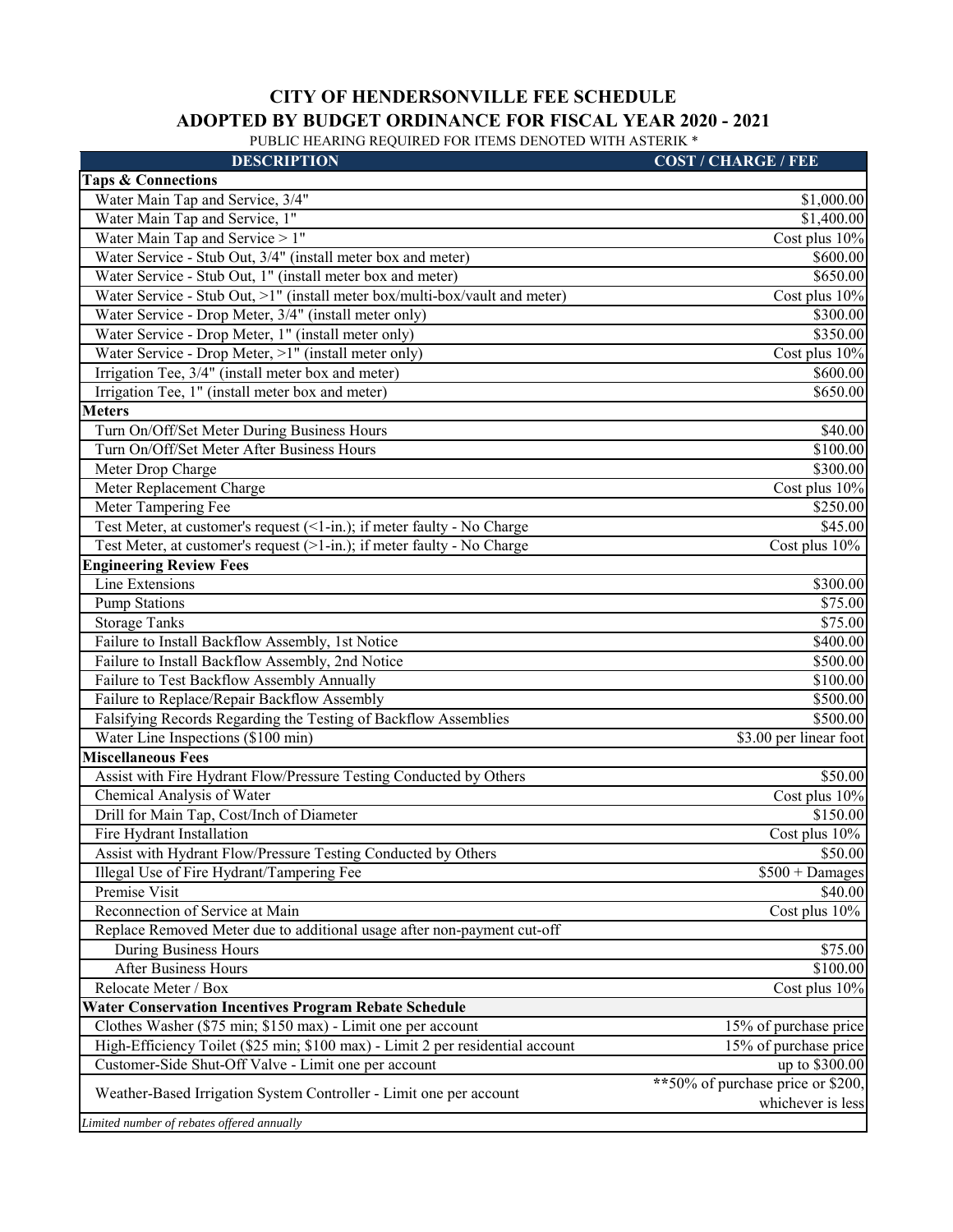| <b>DESCRIPTION</b><br><b>COST / CHARGE / FEE</b><br><b>Sewer</b><br>General<br>Residential Water & Sewer Deposit<br>\$0.00<br>Tier 1<br>Tier 2<br>\$80.00<br>\$120.00<br>Tier $3$<br>Customer unable to perform utility credit check - Residential<br>\$240.00<br>Residential - Rental Water & Sewer Deposit<br>Tier 1<br>\$60.00<br>Tier 2<br>\$80.00<br>\$120.00<br>Tier 3<br>Customer unable to perform utility credit check - Residential Rental<br>\$240.00<br>Non-Residential Water & Sewer Deposit<br>Tier 1<br>\$125.00<br>Tier 2<br>\$175.00<br>Tier 3<br>\$250.00<br>\$500.00<br>Customer unable to perform utility credit check - Non-Residential<br><b>Utility Bill Late Fee</b><br>\$10.00 or 5% of past due balance, whichever is greater<br><b>Inside City Limits</b><br><b>Base Charge by Meter Size</b><br>3/4"<br>\$7.27<br>1"<br>\$9.14<br>$1^{1/2}$<br>\$13.77<br>2"<br>\$19.35<br>\$32.39<br>3"<br>4"<br>$\overline{$51.02}$<br>6"<br>\$97.53<br>8"<br>\$153.37<br><b>Volumetric Charges</b> |
|-------------------------------------------------------------------------------------------------------------------------------------------------------------------------------------------------------------------------------------------------------------------------------------------------------------------------------------------------------------------------------------------------------------------------------------------------------------------------------------------------------------------------------------------------------------------------------------------------------------------------------------------------------------------------------------------------------------------------------------------------------------------------------------------------------------------------------------------------------------------------------------------------------------------------------------------------------------------------------------------------------------------|
|                                                                                                                                                                                                                                                                                                                                                                                                                                                                                                                                                                                                                                                                                                                                                                                                                                                                                                                                                                                                                   |
|                                                                                                                                                                                                                                                                                                                                                                                                                                                                                                                                                                                                                                                                                                                                                                                                                                                                                                                                                                                                                   |
|                                                                                                                                                                                                                                                                                                                                                                                                                                                                                                                                                                                                                                                                                                                                                                                                                                                                                                                                                                                                                   |
|                                                                                                                                                                                                                                                                                                                                                                                                                                                                                                                                                                                                                                                                                                                                                                                                                                                                                                                                                                                                                   |
|                                                                                                                                                                                                                                                                                                                                                                                                                                                                                                                                                                                                                                                                                                                                                                                                                                                                                                                                                                                                                   |
|                                                                                                                                                                                                                                                                                                                                                                                                                                                                                                                                                                                                                                                                                                                                                                                                                                                                                                                                                                                                                   |
|                                                                                                                                                                                                                                                                                                                                                                                                                                                                                                                                                                                                                                                                                                                                                                                                                                                                                                                                                                                                                   |
|                                                                                                                                                                                                                                                                                                                                                                                                                                                                                                                                                                                                                                                                                                                                                                                                                                                                                                                                                                                                                   |
|                                                                                                                                                                                                                                                                                                                                                                                                                                                                                                                                                                                                                                                                                                                                                                                                                                                                                                                                                                                                                   |
|                                                                                                                                                                                                                                                                                                                                                                                                                                                                                                                                                                                                                                                                                                                                                                                                                                                                                                                                                                                                                   |
|                                                                                                                                                                                                                                                                                                                                                                                                                                                                                                                                                                                                                                                                                                                                                                                                                                                                                                                                                                                                                   |
|                                                                                                                                                                                                                                                                                                                                                                                                                                                                                                                                                                                                                                                                                                                                                                                                                                                                                                                                                                                                                   |
|                                                                                                                                                                                                                                                                                                                                                                                                                                                                                                                                                                                                                                                                                                                                                                                                                                                                                                                                                                                                                   |
|                                                                                                                                                                                                                                                                                                                                                                                                                                                                                                                                                                                                                                                                                                                                                                                                                                                                                                                                                                                                                   |
|                                                                                                                                                                                                                                                                                                                                                                                                                                                                                                                                                                                                                                                                                                                                                                                                                                                                                                                                                                                                                   |
|                                                                                                                                                                                                                                                                                                                                                                                                                                                                                                                                                                                                                                                                                                                                                                                                                                                                                                                                                                                                                   |
|                                                                                                                                                                                                                                                                                                                                                                                                                                                                                                                                                                                                                                                                                                                                                                                                                                                                                                                                                                                                                   |
|                                                                                                                                                                                                                                                                                                                                                                                                                                                                                                                                                                                                                                                                                                                                                                                                                                                                                                                                                                                                                   |
|                                                                                                                                                                                                                                                                                                                                                                                                                                                                                                                                                                                                                                                                                                                                                                                                                                                                                                                                                                                                                   |
|                                                                                                                                                                                                                                                                                                                                                                                                                                                                                                                                                                                                                                                                                                                                                                                                                                                                                                                                                                                                                   |
|                                                                                                                                                                                                                                                                                                                                                                                                                                                                                                                                                                                                                                                                                                                                                                                                                                                                                                                                                                                                                   |
|                                                                                                                                                                                                                                                                                                                                                                                                                                                                                                                                                                                                                                                                                                                                                                                                                                                                                                                                                                                                                   |
|                                                                                                                                                                                                                                                                                                                                                                                                                                                                                                                                                                                                                                                                                                                                                                                                                                                                                                                                                                                                                   |
|                                                                                                                                                                                                                                                                                                                                                                                                                                                                                                                                                                                                                                                                                                                                                                                                                                                                                                                                                                                                                   |
|                                                                                                                                                                                                                                                                                                                                                                                                                                                                                                                                                                                                                                                                                                                                                                                                                                                                                                                                                                                                                   |
|                                                                                                                                                                                                                                                                                                                                                                                                                                                                                                                                                                                                                                                                                                                                                                                                                                                                                                                                                                                                                   |
|                                                                                                                                                                                                                                                                                                                                                                                                                                                                                                                                                                                                                                                                                                                                                                                                                                                                                                                                                                                                                   |
|                                                                                                                                                                                                                                                                                                                                                                                                                                                                                                                                                                                                                                                                                                                                                                                                                                                                                                                                                                                                                   |
|                                                                                                                                                                                                                                                                                                                                                                                                                                                                                                                                                                                                                                                                                                                                                                                                                                                                                                                                                                                                                   |
| All Usage<br>\$5.07 per 1000 gallons                                                                                                                                                                                                                                                                                                                                                                                                                                                                                                                                                                                                                                                                                                                                                                                                                                                                                                                                                                              |
| Sewer Only-Flat Rate<br>\$29.58 per month                                                                                                                                                                                                                                                                                                                                                                                                                                                                                                                                                                                                                                                                                                                                                                                                                                                                                                                                                                         |
| <b>Outside City Limits</b>                                                                                                                                                                                                                                                                                                                                                                                                                                                                                                                                                                                                                                                                                                                                                                                                                                                                                                                                                                                        |
| <b>Base Charge by Meter Size</b>                                                                                                                                                                                                                                                                                                                                                                                                                                                                                                                                                                                                                                                                                                                                                                                                                                                                                                                                                                                  |
| 3/4"<br>\$10.90                                                                                                                                                                                                                                                                                                                                                                                                                                                                                                                                                                                                                                                                                                                                                                                                                                                                                                                                                                                                   |
| 1"<br>\$13.70                                                                                                                                                                                                                                                                                                                                                                                                                                                                                                                                                                                                                                                                                                                                                                                                                                                                                                                                                                                                     |
| $1^{1/2}$<br>\$20.65                                                                                                                                                                                                                                                                                                                                                                                                                                                                                                                                                                                                                                                                                                                                                                                                                                                                                                                                                                                              |
| 2"<br>\$29.03                                                                                                                                                                                                                                                                                                                                                                                                                                                                                                                                                                                                                                                                                                                                                                                                                                                                                                                                                                                                     |
| \$48.59<br>3"                                                                                                                                                                                                                                                                                                                                                                                                                                                                                                                                                                                                                                                                                                                                                                                                                                                                                                                                                                                                     |
| 4"<br>\$76.52                                                                                                                                                                                                                                                                                                                                                                                                                                                                                                                                                                                                                                                                                                                                                                                                                                                                                                                                                                                                     |
| \$146.30<br>6"                                                                                                                                                                                                                                                                                                                                                                                                                                                                                                                                                                                                                                                                                                                                                                                                                                                                                                                                                                                                    |
| \$230.06<br>8"                                                                                                                                                                                                                                                                                                                                                                                                                                                                                                                                                                                                                                                                                                                                                                                                                                                                                                                                                                                                    |
| <b>Volumetric Charges</b>                                                                                                                                                                                                                                                                                                                                                                                                                                                                                                                                                                                                                                                                                                                                                                                                                                                                                                                                                                                         |
| All Usage<br>\$7.60 per 1000 gallons                                                                                                                                                                                                                                                                                                                                                                                                                                                                                                                                                                                                                                                                                                                                                                                                                                                                                                                                                                              |
| Sewer Only-Flat Rate<br>\$44.66 per month                                                                                                                                                                                                                                                                                                                                                                                                                                                                                                                                                                                                                                                                                                                                                                                                                                                                                                                                                                         |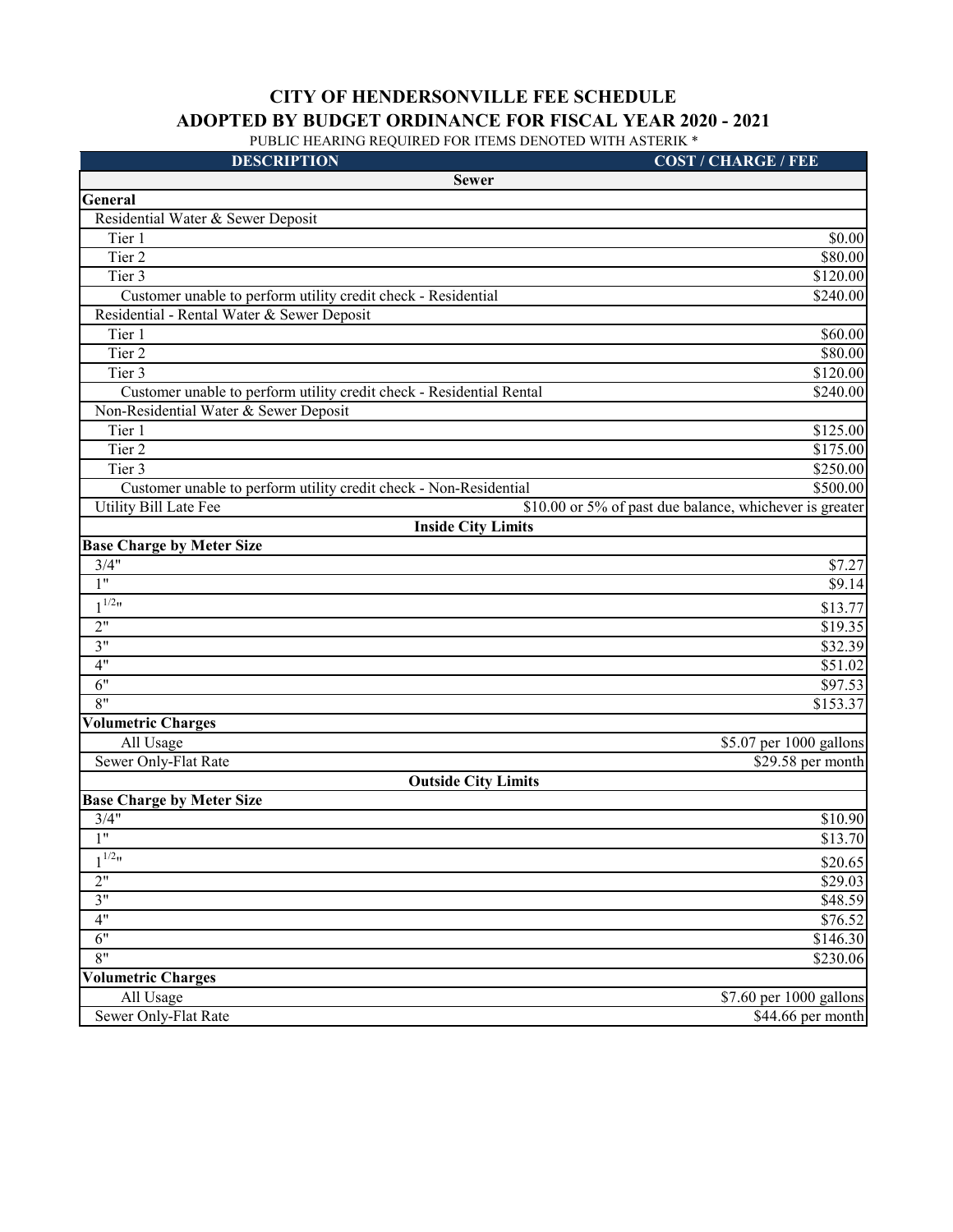| <b>DESCRIPTION</b>                                              | <b>COST / CHARGE / FEE</b>          |
|-----------------------------------------------------------------|-------------------------------------|
| Wholesale                                                       |                                     |
| <b>Base Charge by Meter Size</b>                                |                                     |
| 3/4"                                                            | \$10.90                             |
| 1"                                                              | \$13.70                             |
| $1^{1/2}$ "                                                     | \$20.65                             |
| 2"                                                              | \$29.03                             |
| 3"                                                              | \$48.59                             |
| 4"                                                              | \$76.52                             |
| 6"                                                              | \$146.30                            |
| 8"                                                              | \$230.06                            |
| <b>Volumetric Charges</b>                                       |                                     |
| All Usage                                                       | \$7.60 per 1000 gallons             |
| <b>Other Customers</b>                                          |                                     |
| <b>Public Schools</b>                                           |                                     |
| Base Charge per Account                                         | \$7.27                              |
| All Usage                                                       | \$5.07 per 1000 gallons             |
| <b>Internal Sewer</b>                                           |                                     |
| Base Charge per Account                                         | See Wholesale Charges               |
| All Usage                                                       | $\overline{$7.60}$ per 1000 gallons |
| <b>Henderson County Sewer</b>                                   |                                     |
| Base Charge per Account                                         | See Wholesale Charges               |
| All Usage                                                       | \$7.60 per 1000 gallons             |
| Note: City sewer rates are not applicable to the Cane Creek MSD |                                     |
| <b>Taps and Connections</b>                                     |                                     |
| Sewer Taps, 4" gravity sewer tap                                | \$1,500.00                          |
| Fee per 6" gravity sewer tap                                    | \$1,800.00                          |
| Fee per 8" gravity sewer tap                                    | \$2,000.00                          |
| <b>Surcharges</b>                                               |                                     |
| BOD (biochemical oxygen demand), per lb. in excess of 250-mg/l  | \$0.25                              |
| TSR (total suspended residue), per lb. in excess of 250-mg/l    | \$0.15                              |
| Ammonia nitrogen, per lb. in excess of 30-mg/l                  | \$1.50                              |
| <b>Engineering Review Fees</b>                                  |                                     |
| Line Extensions                                                 | \$300.00                            |
| <b>Pump Stations</b>                                            | \$75.00                             |
| Sewer Line Inspections (\$100 min)                              | \$5.00 per linear foot              |
| <b>Miscellaneous Fees</b>                                       |                                     |
| Concrete Core Drill (manhole), Cost/Inch of Diameter            | \$150.00                            |
| Drill for Main Tap, Cost/Inch of Diameter                       | \$100.00                            |
| Food Services Sewer Connection Application Fee                  | \$75.00                             |
| Nondischarge Permit Fee                                         | \$300.00                            |
| Premise Visit                                                   | \$40.00                             |
| Pretreatment Program                                            | Cost of Program Per SIU             |
| Septic Tank Waste Disposal                                      |                                     |
| 350 gallons<br>$1,000$ gallons                                  | \$21.00                             |
|                                                                 | \$60.00                             |
| 1,500 gallons<br>2,000 gallons                                  | \$90.00<br>\$120.00                 |
| $>2,000$ gallons                                                | \$60.00 per 1,000 gallons           |
| Septic Tank Waste Disposal Permit                               |                                     |
|                                                                 | \$75.00                             |